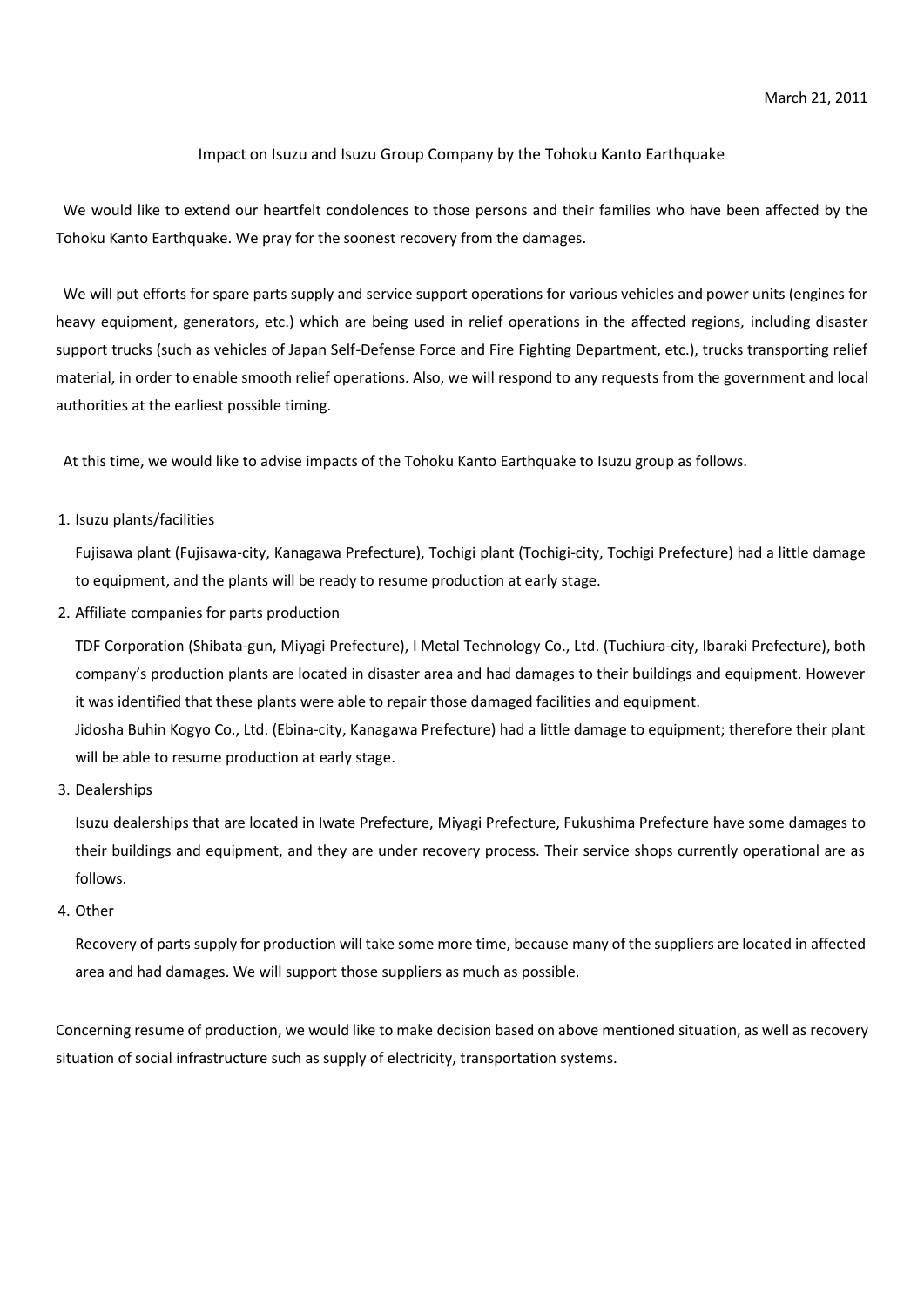## INFORMATION OF SERVICE SHOP IN IWATE, MIYAGI, FUKUSHIMA AND IBARAKI

| <b>DEALER NAME</b>   | <b>BRANCH</b>            | <b>ADDRESS</b><br>TEL NO.                             | <b>STATUS</b> | <b>KIND OF</b><br><b>TRUCK</b> |         |         |
|----------------------|--------------------------|-------------------------------------------------------|---------------|--------------------------------|---------|---------|
|                      |                          |                                                       |               | HD                             | MD      | LD      |
| <b>IWATE ISUZU</b>   | <b>MORIOKA</b>           | Tsushida-chuuou Morioka-shi<br>019-638-3121           | <b>OPEN</b>   | O                              | O       | O       |
|                      | <b>MIYAKO</b>            | Takusari Miyako-shi<br>0193-62-1911                   | <b>OPEN</b>   | O                              | $\circ$ | 0       |
|                      | <b>OOFUNATO</b>          | Sakarichou Oofunato-shi<br>0192-27-2155               | <b>OPEN</b>   | О                              | O       | 0.      |
|                      | <b>HANAKITA</b>          | Murasakino Kitakami-shi<br>0197-68-2321               | <b>OPEN</b>   | Ο                              | O       | 0       |
|                      | KUJI                     | Ookawamechou Kuji-shi<br>0194-55-2021                 | <b>OPEN</b>   | Ο                              | Ο       | 0.      |
|                      | <b>FUKUOKA</b>           | Horino Ninohe-shi<br>0195-23-3318                     | <b>OPEN</b>   | О                              | O       | $\circ$ |
|                      | MIZUSAWA                 | Kanegasakichou Isawa-gun<br>0197-44-3111              | <b>OPEN</b>   | O                              | O       | $\circ$ |
|                      | <b>ICHINOSEKI</b>        | Hiraizumichou Nishiiwai-gun<br>0191-46-2021           | <b>OPEN</b>   | O                              | O       | $\circ$ |
| <b>MORIOKA ISUZU</b> | <b>MORIOKA</b>           | Sanbonyanagi Morioka-shi<br>019-638-1016              | <b>OPEN</b>   |                                |         | 0       |
|                      | <b>MIYAKO</b>            | Sentoku Miyako-shi<br>0193-62-3320                    | <b>OPEN</b>   |                                | Ω.      | Ω.      |
|                      | <b>HANAMAKI</b>          | Higashimiyanome Hanamaki-shi<br>0198-26-2511          | <b>OPEN</b>   |                                |         | 0.      |
|                      | <b>KENNAN</b>            | Gogouta Maesawaku Oushuu-shi<br>0197-56-8501          | <b>OPEN</b>   |                                | $\circ$ | 0.      |
| MIYAGI ISUZU         | SENDAI                   | Hinodemachi Miyaginoku Sendai-<br>shi<br>022-236-8112 | <b>OPEN</b>   | 0                              | 0       | 0.      |
|                      | <b>ISHINOMAKI</b>        | Kadonowaki Ishinomaki-shi                             | <b>CLOSE</b>  | 0                              | 0       | 0       |
|                      | KESENNUMA                | Kamiyama Kesennuma-shi                                | <b>CLOSE</b>  |                                |         | O       |
|                      | SENDAI<br><b>AIRPORT</b> | Shimonogou Iwanuma-shi                                | <b>CLOSE</b>  | O                              | 0       | 0       |
|                      | <b>NAKADA</b>            | Nakadachou Tome-shi<br>0220-34-6673                   | <b>OPEN</b>   |                                | 0       | 0.      |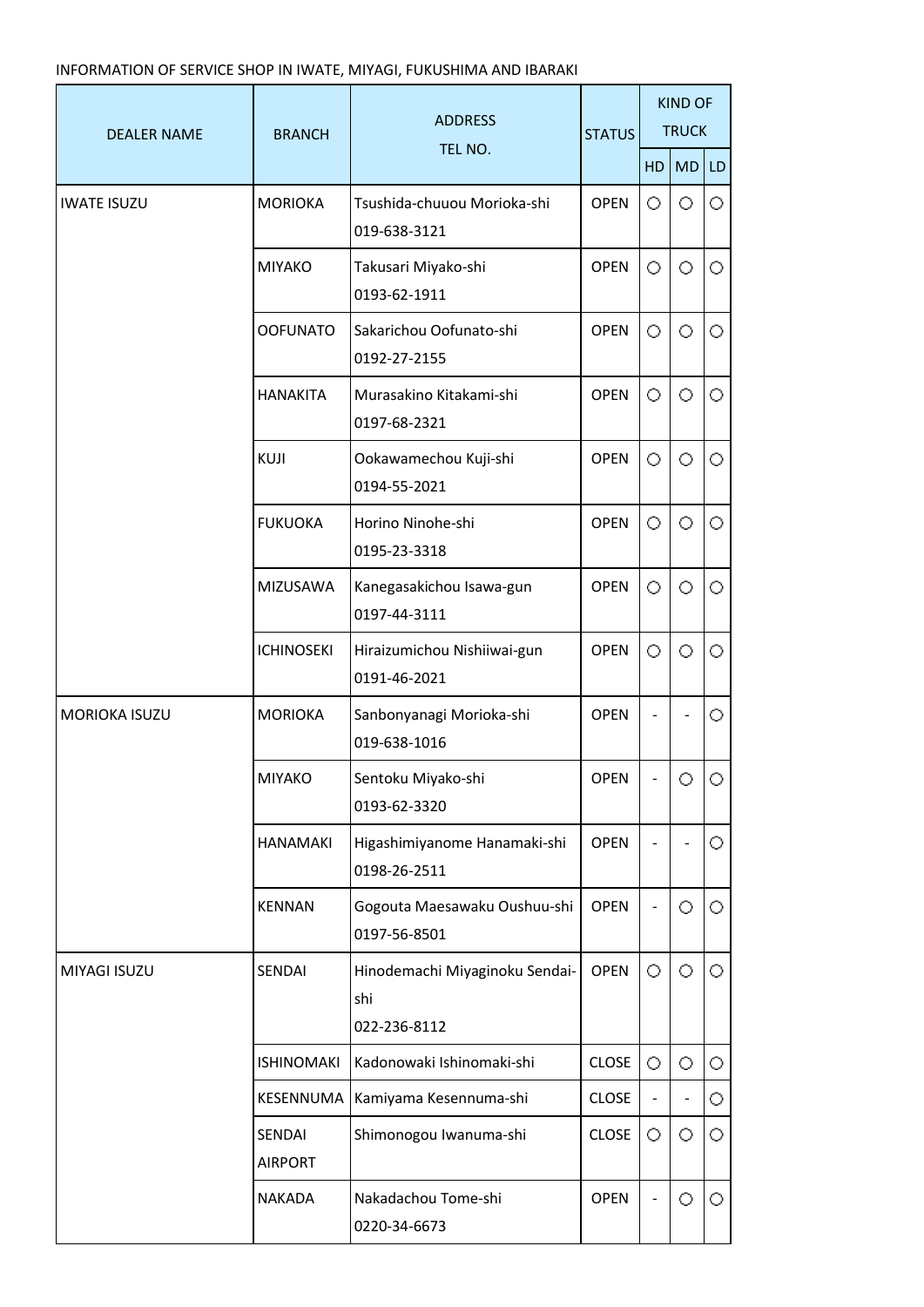|                      | <b>FURUKAWA</b>  | Furukawaaraya Oosaki-shi<br>0229-28-2111              | <b>OPEN</b>  | 0 | Ο       | O       |
|----------------------|------------------|-------------------------------------------------------|--------------|---|---------|---------|
|                      | SENNAN           | Zaoumachi Katta-gun<br>0224-22-8877                   | <b>OPEN</b>  | O | O       | 0       |
| FUKUSHIMA ISUZU      | <b>FUKUSHIMA</b> | Taiheiji Fukushima-shi<br>024-546-1151                | <b>OPEN</b>  | O | O       | O       |
|                      | AIZU             | Machikitamachi Aizuwakamatsu-<br>shi<br>0242-24-3455  | <b>OPEN</b>  | O | O       | O       |
|                      | <b>IWAKI</b>     | Onahamashima Iwaki-shi                                | <b>CLOSE</b> | O | $\circ$ | O       |
|                      | SHIRAKAWA        | Tsurumakiyama Shirakawa-shi<br>0248-22-7125           | <b>OPEN</b>  |   |         | 0       |
|                      | <b>KENOU</b>     | Morijuku Sukagawa-shi<br>0248-72-2020                 | <b>OPEN</b>  | O | O       | O       |
|                      | SOUSOU           | Kanezawa Haramachi-ku<br>Minamisouma-shi              | <b>CLOSE</b> | O | 0       | $\circ$ |
|                      | <b>MOTOMIYA</b>  | Kitanouchi Motomiya-shi<br>0243-63-2660               | <b>OPEN</b>  | O | O       | 0       |
| <b>IBARAKI ISUZU</b> | <b>MITO</b>      | Ibarakimachi Higashiibaraki-gun<br>029-293-7855       | <b>OPEN</b>  | O | O       | O       |
|                      | <b>HITACHI</b>   | Sukegawamachi Hitachi-shi<br>0294-25-2211             | <b>OPEN</b>  | O | $\circ$ | O       |
|                      | <b>TSUCHIURA</b> | Nakanukimachi Tsuchiura-shi<br>029-831-1543           | <b>OPEN</b>  | O | O       | O       |
|                      | <b>KOGA</b>      | Nakada Koga-shi<br>0280-48-2211                       | <b>OPEN</b>  | O | O       | O       |
|                      | <b>USHIKU</b>    | Shoubeeshindenmachi<br>Ryuugasaki-shi<br>0297-66-2121 | <b>OPEN</b>  | 0 | O       | $\circ$ |
|                      | <b>ISHIGE</b>    | Shin-ishige Jyousou-shi<br>0297-42-4111               | <b>OPEN</b>  | 0 | 0       | O       |
|                      | <b>OOMIYA</b>    | Izumi Hitachioomiya-shi<br>0295-52-2171               | <b>OPEN</b>  |   |         | 0       |
|                      | SHIMODATE        | Tamado Chikusei-shi<br>0296-28-3131                   | <b>OPEN</b>  | 0 | 0.      | 0.      |
|                      | <b>KASHIMA</b>   | Kisaki Kamisu-shi<br>0299-92-1371                     | <b>OPEN</b>  | 0 | 0       | O       |